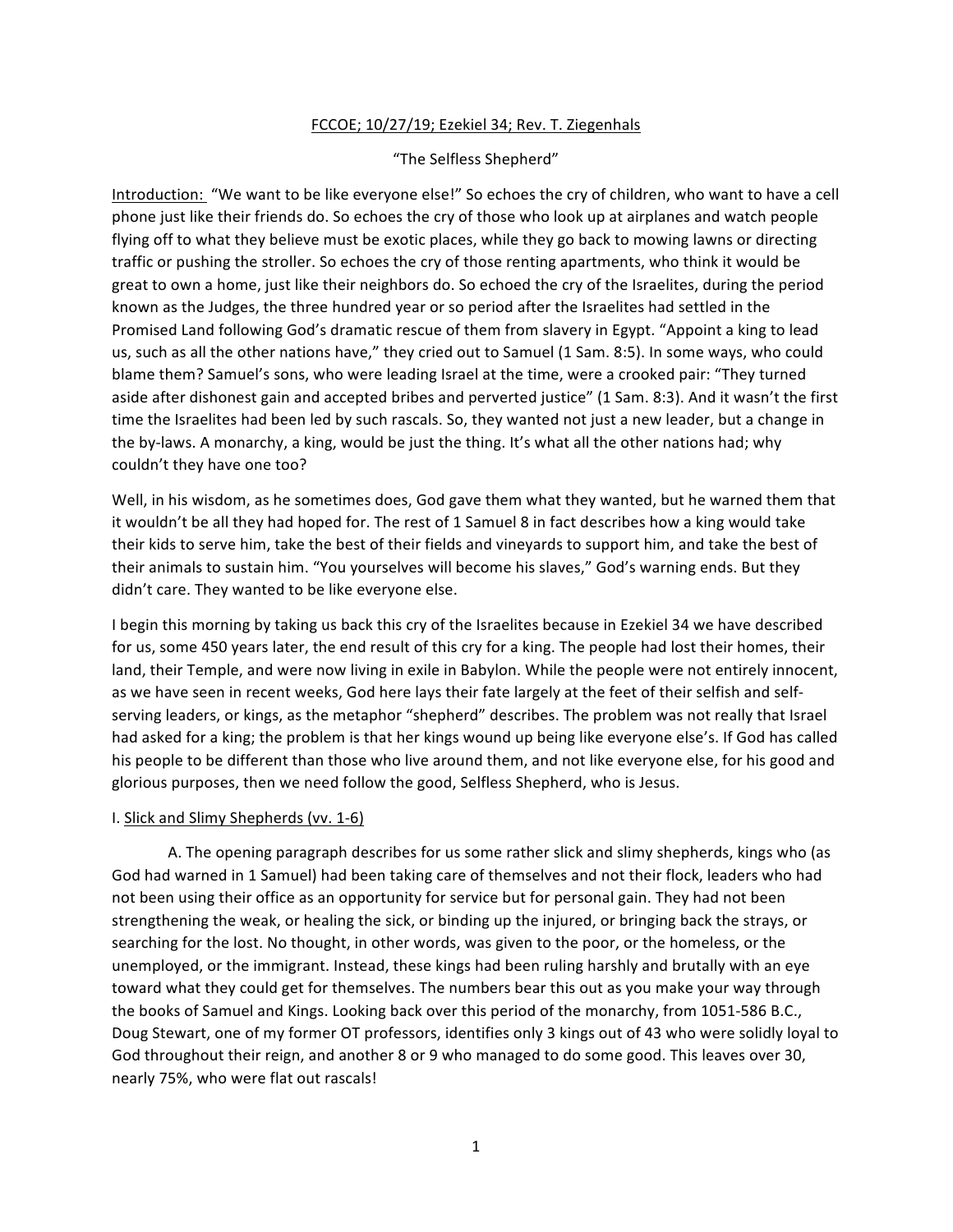B. The phrase "to rule brutally"  $(v. 4)$  deserves a word here. It is found in only two other places in the OT. The first describes the way the Egyptians treated their Hebrew slaves (Ex. 1:13-14). The second is in God's law where an Israelite is forbidden to treat a fellow Israelite in this manner (Lev. 25:43, 46). God thus accuses the rulers of Israel of doing what their own history should have taught them to abhor, and what his law expressly forbade them to do.

C. By way of contrast, listen to how Peter describes the way leaders in a church are to "rule":

Be shepherds of God's flock that is under your care, watching over them—not because you must, but because you are willing...; not pursuing dishonest gain, but eager to serve; not lording it over those entrusted to you, but being examples to the flock. [1 Peter 5:2-3]

Notice the "nots" of selfless, truly shepherd-like leadership. Not feeling forced but being willing, not getting what you can but eager to serve, not taking advantage of but being an example. Israel had experienced very little of that kind of leadership. As a result, God's people had been plundered and now found themselves scattered into exile.

#### II. The Response of the Ultimate Shepherd-King (vv. 7-24)

A. Because of this dereliction of duty by Israel's shepherds, the Lord declares that he's going to begin impeachment proceedings, against the whole lot of them! They would no longer be able to use their office to serve themselves. As a part of this process, the Lord himself promised to look after his sheep. He will rescue them and gather them in, bringing them back from their exile. He will care for them, giving particular attention to the economically and politically exploited. And he will tend the flock with justice, protecting the vulnerable against those who would try to abuse or take advantage of them.

B. How would all of this be accomplished? Ultimately, it would take place through the sending of the Lord's servant, David. Now, this is strange at first blush because at this point, King David was long dead. But, going back to our friend Samuel once again, we see contained there one of the great covenants of the Bible, the covenant God makes with David. It is summed up this way: "Your house and your kingdom will endure forever before me; your throne will be established forever," God promises (2 Sam. 7:16). How does that happen? Hear the familiar words of the angel to Mary, who was married to Joseph, identified in the opening of Luke's gospel as a descendant of David. The angel reveals the following: "You will conceive and give birth to a son, and you are to call him Jesus. He will be great and will be called the Son of the Most High. The Lord will give him the throne of his father David and he will reign over Jacob's descendants forever; his kingdom will never end" (Lk. 1:26-33). Jesus would be the fulfillment of God's promise to have his servant David—one from David's lineage—placed over the flock.

C. In contrast to Israel's shepherds, this shepherd, Jesus, would be a selfless shepherd. He would come to give and not to take, to serve and not to be served. He would come to comfort the afflicted and to afflict the comfortable. He would come to seek out and to save those who were lost. He would come to bring justice, separating the sheep from the goats. He would come not to rile up the crowds but to feed them, body and spirit. Summing it all up, as recorded in John's gospel, Jesus would declare: "I am the good shepherd. The good shepherd lays down his life for the sheep" (Jn. 10:11). The good shepherd is a selfless shepherd. The problem was not that Israel had asked for a king; the problem was that she had asked for a king like the other nations. But the king she needed, the king the world needs, is a king like God himself.